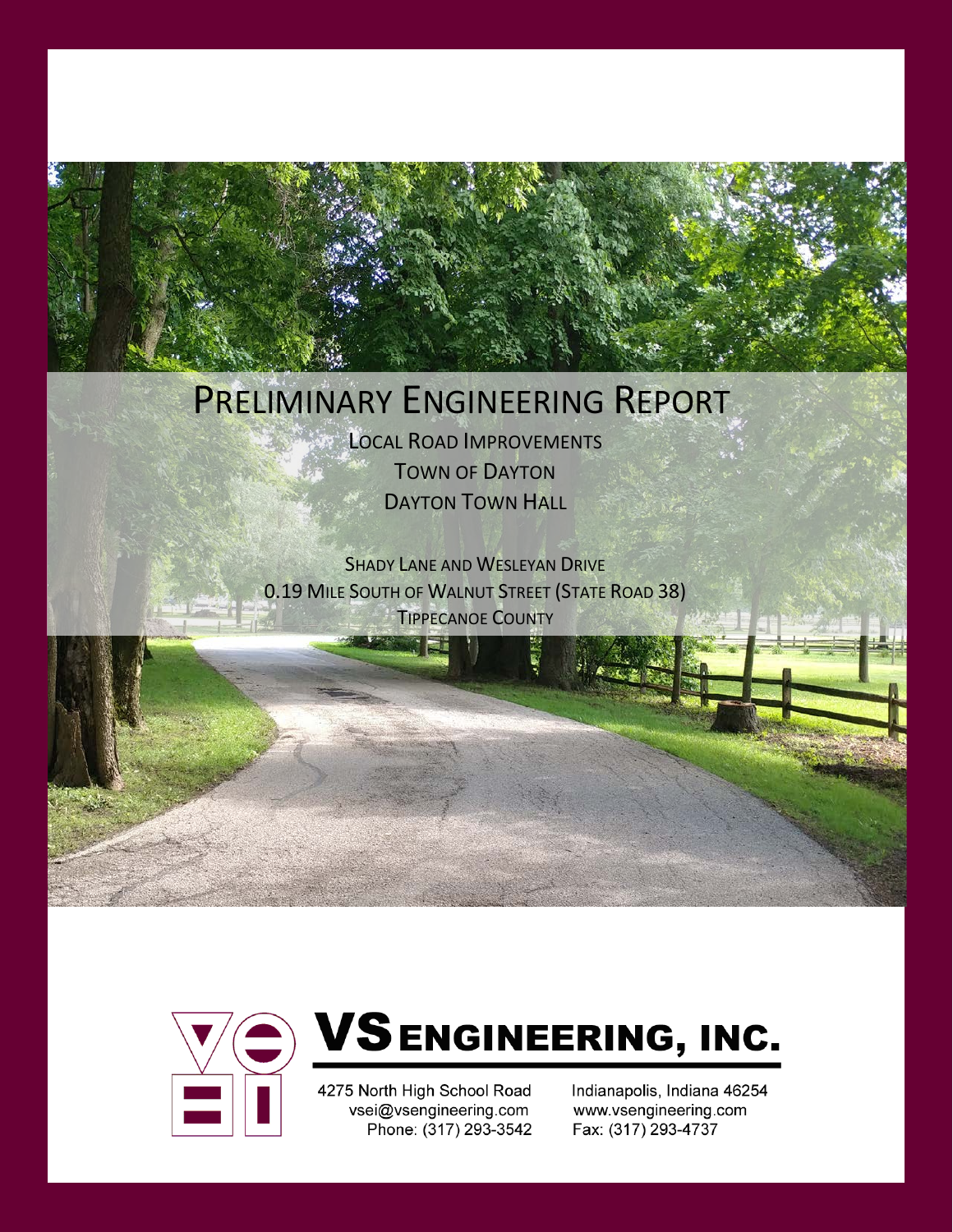## **PURPOSE OF REPORT**

At the Dayton Town Council meeting on April 2, 2018, Dayton Street Commissioner and Town Council Member, Ashley Stephenson presented new business concerning Shady Lane's access into the subdivision and where the road ends. As the road enters, there are sharp curves, poor visibility and a narrow road making for unsafe conditions. Where the road dead ends, there is neither connectivity nor public turn around capabilities. VS Engineering, Inc. was approved to evaluate the study areas, provide alternatives to consider and present our findings in a Preliminary Engineer's Report.

This report documents the engineering assessment phase involving potential road improvements on Shady Lane and Wesleyan Drive (Appendix A-1). This report contains relevant background data; identifies the purpose and need; provides alternative concepts with cost estimates for each; and provides conclusions and recommendations.

## **PROJECT LOCATION**

In the Town of Dayton, the project study areas are located on Shady Lane, approximately 0.19 mile south of the intersection of State Route 38 and Dayton Road in Section 9 of T-22-N, R-3-W, Sheffield Township in Tippecanoe County. Two parts of Shady Lane are being evaluated (Figure 1). Study Area 1 covers the area where Shady Lane intersects Dayton Road through the double 90-degree turns to the east. Study Area 2 covers the south end of Shady Lane, where the road dead ends and extends south to Wesleyan Drive, a dead end road to the south. Refer to Appendix's A-1 and A-4 through A-15 for vicinity map and ground level pictures.



Figure 1: Project Location Map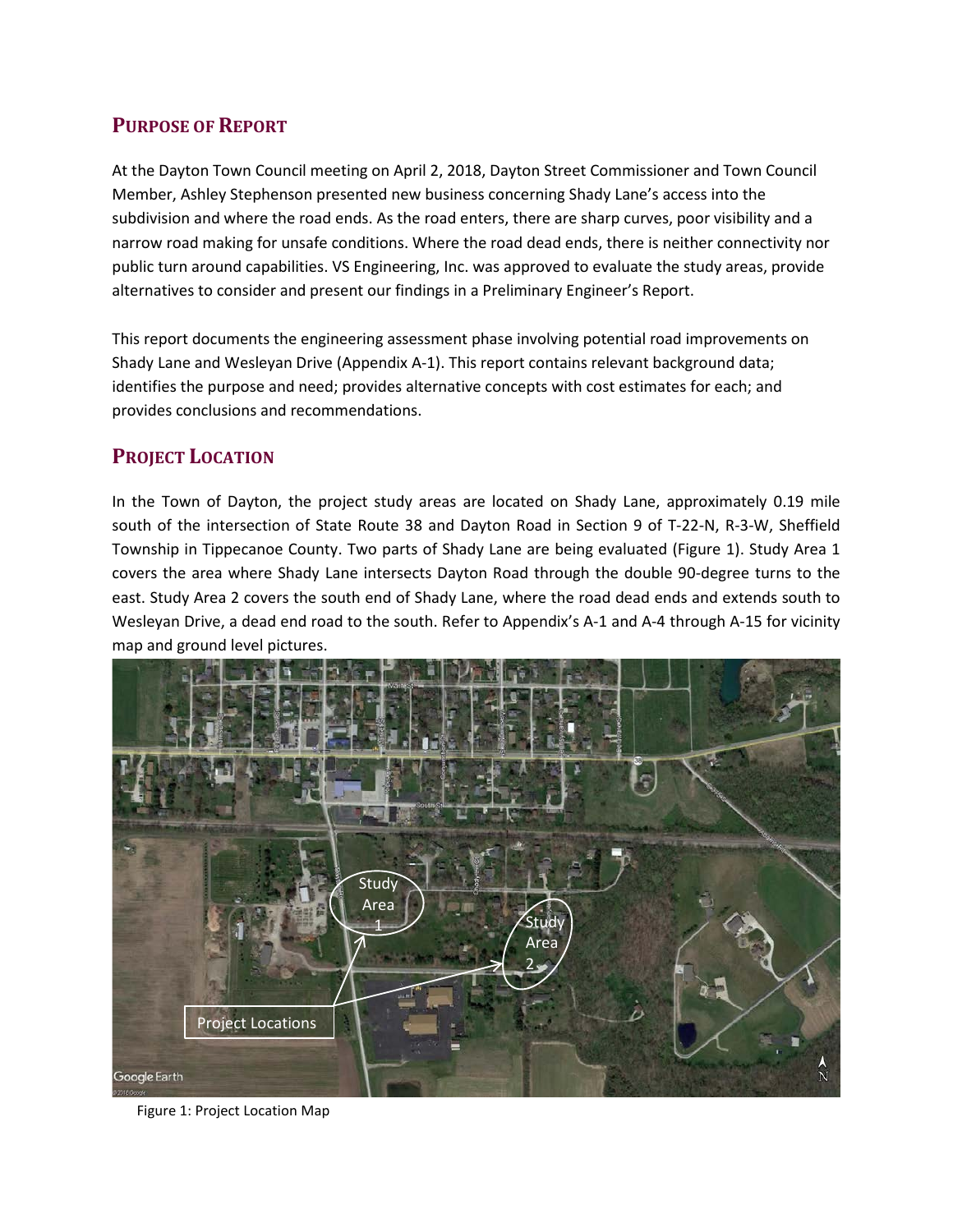## **PROJECT PURPOSE AND NEED**

The primary purpose of this project is to improve the safety, operational deficiencies and connectivity of Shady Lane. A secondary purpose is to improve water supply circulation and water quality of the service area.

The need in Study Area 1 is due to the road leading into the subdivision narrowing into a sharp 90 degree reverse curve section with close mature trees lining both sides. One's view in both directions is obscured by trees. The narrow road through the curves does not allow two vehicles to pass each other safely. The road width at the curves does not allow vehicles with larger turning paths to stay on pavement through the turns. Snow removal operations are quite difficult without minimum road curvature and momentum to push snow through (A-4 through A-9).

For Study Area 2, the need is due to Shady Lane and Wesleyan Drive only having a single access to serve their subdivision (Figure 1). Should access close for any unforeseen circumstance, residents would be closed-in and emergency responders closed-out. Additionally, without a means to pass through or turn around, school buses won't drive down the road and trash collection vehicles or others commercial deliveries turn around in private drives or back down roads.

The secondary need for the project is to eliminate two dead end water line extensions with new pipe connections (A-16).

## **ROAD HISTORY**

Shady Lane was part of the original 1829 Dayton Town Plat. Over time, Shady Lane became an improved road in phases. First, the middle road section, between the end of the north curve and Railroad Street was platted as the Daytona Estates Subdivision in 1965. The next phase of Shady Lane came from the 1979 plat of Millikan Subdivision, which extended Shady Lane east and then south approximately 170 feet to its end. In 1988, the southern part of Shady Lane was included in an access easement to the property for the road which is where the road currently is located. In 1990, Millikan was re-platted as Johnson Estates. In 2004, the beginning part of Shady Lane connecting to Dayton Road was re-platted in the Dayton Pines Minor Subdivision and became a public road.

Similarly, Wesleyan Drive was also part of the original town plat. Where Wesleyan Drive terminates at the south end of Study Area 2 project location became a public road in full after acceptance and recording of the Wesley Subdivision in 1993.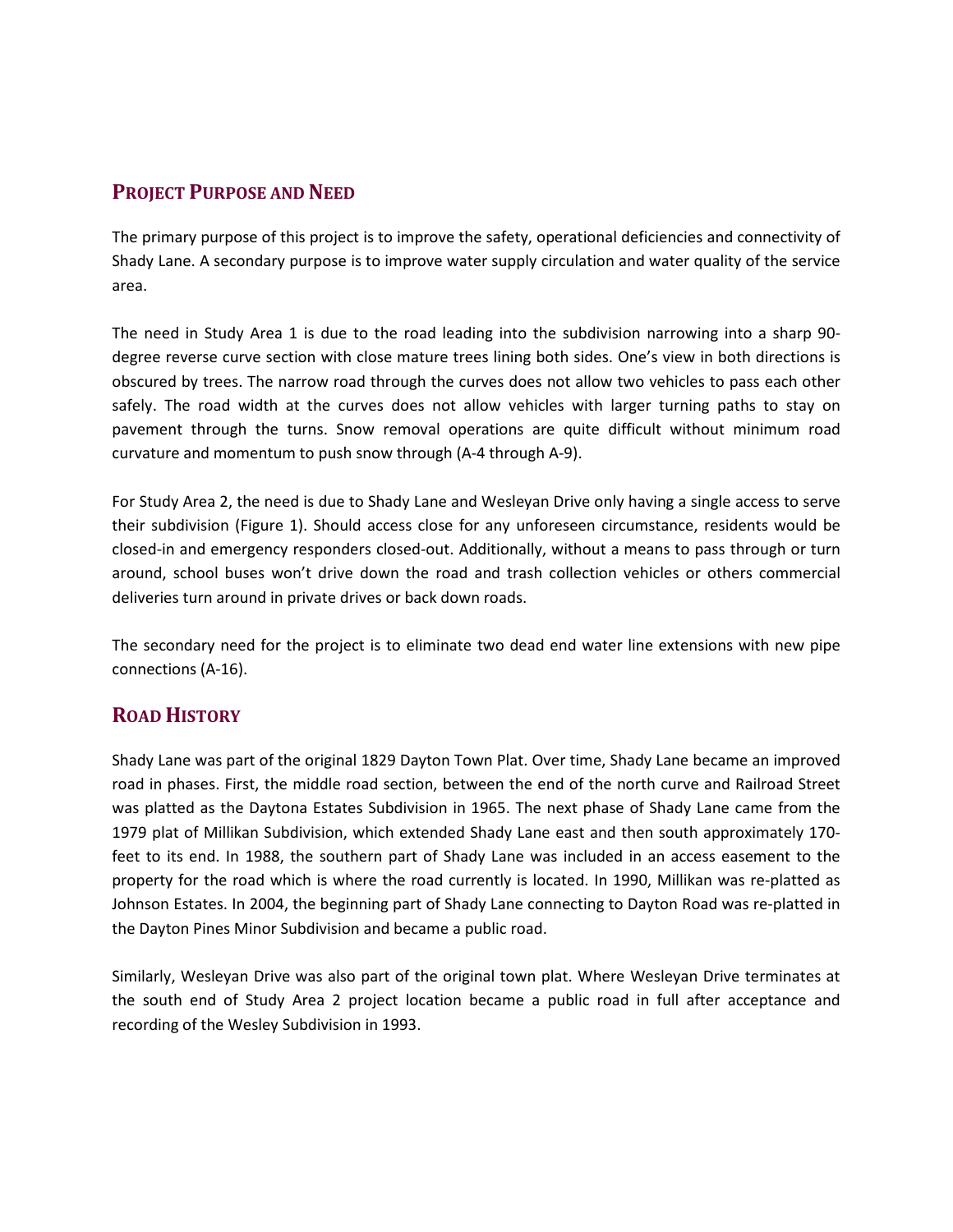## **EXISTING CONDITIONS**

#### **Roads**

Shady Lane is a 2-lane rural asphalt road functionally classified as a local rural estates residential subdivision road. The 0.30 mile road primarily runs west to east with two short north-south segments. Road width varies from 17-feet to 23-feet with earth shoulders and no curbs. The road terminates into a paved access easement serving two other properties. Pavement is in fair condition with moderate longitudinal, lateral and edge cracking throughout. Preventive maintenance treatments such as crack sealing have been previously applied. Within the study areas the pavement condition is somewhat worse with potholes, raveling and some spots with structural failure (A-6).

Wesleyan Drive is also a 2-lane rural asphalt road functionally classified as a local rural estates residential subdivision. The 0.18 mile road consists of 23-foot wide asphalt pavement with usable earth shoulders. The road terminates as a dead end with no means to turn around other than using a private drive (A-13).

Study Area 1 - The existing road is lined with mature trees and a 2-rail wood fence on both sides from the entrance through the study area. A vacant parcel to the north is currently a level well-maintained open grassy field. The road has a 20-foot pavement section until it approaches a sharp 90-degree, 40 foot radius curve left. The pavement width narrows to as little as 17-feet and remains narrow through a second curve. A short 130-foot tangent section leads into another sharp 90-degree, 50-foot radius curve to the right. Mature trees through this tangent section are lined between the rail fence and road. Most of them are within 8-feet of the roads edge with the closest at 2.5-feet. The road widens to 20-feet after the curve. The grade of the road through this section is fairly level falling less than 0.5% from east to west towards Dayton Road (A-4 and A-5).

Study Area 2 – Shady Lane, as it turns south for about the last 170-feet, is 20-feet wide after the turn and narrows to 18-feet at the end. The dead end road is connected to a paved access easement serving two properties. There are no provisions to turn around unless the private access easement or drives are used. The road falls from south to north at about a 1% grade. Mature pine trees line the paved easement on the west side. Another line of mature trees run along the east side. A 2-rail wood fence transverses through the property on an arc. Numerous young trees have been planted along the west side of the fence. No buildings exist. The Bush Cemetery is located on the east side of the study area adjacent to the proposed corridor (A-10 through A-15).

Wesleyan Drive terminates at a dead end but, concrete pavement continues as a drive entrance for two properties. Only private drives are available for vehicles to turn around. The north side of the road and extended pavement are lined with several trees along the property line (A-14).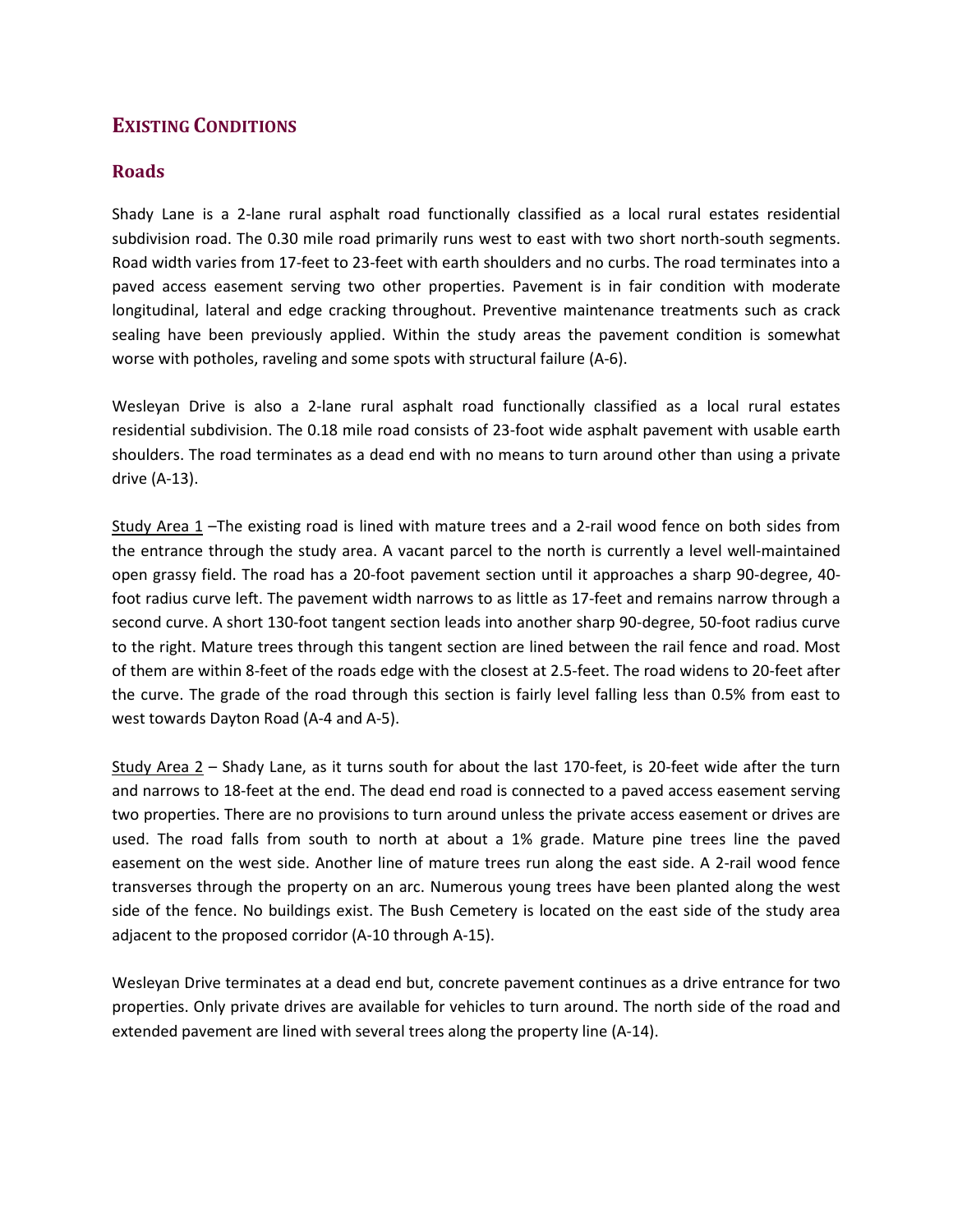## **Stopping Sight Distance (SSD)**

Stopping sight distance conformance is based on maintaining a clear line of sight for a minimum distance for a given speed along with other factors. This means for horizontal curves, the inside of the curve must be clear of obstructions to the middle ordinate to meet the require SSD (A-2). Evaluation of the study areas found:

Study Area 1 –The intersection sight distance at Dayton Road is open, clear and unobstructed for the minimum criteria of 200-feet for 30 MPH. Looking north, the existing railroad crossing can be seen from the intersection, a distance of over 550-feet. A minimum site distance of 200-feet is required for Shady Lane (Table 1). A clear sight line for the minimum distance becomes obscured shortly after turning onto the roadway. The same is true in reverse direction approaching the first curve (A-7 and A-8). As seen in A-8, the trees inside the curves and lining the north-south segment block the sight lines. Existing sight distance becomes less than 50-feet as one enters a curve.

Study Area 2 – The existing 170-foot north-south Shady Lane segment is a straight fairly flat roadway with clear sight lines the entire length (A-13). Wesleyan Drive is a straight fairly flat roadway as well with sight lines clear.

## **Drainage**

Hydrology and Hydraulic analysis was not included in the scope of work for the study. The resource for information provided is the Tippecanoe County GIS Topography layer found in Appendix A-3.

Study Area 1 – Terrain is flat falling under 1% from east to west. Storm water conveyance is uncontrolled with no apparent road side ditches or other drainage features. Storm water runs down and eventually off the road continuing to sheet flow towards the side ditch for Dayton Road. None of the alternatives evaluated would change the existing overall drainage pattern.

Study Area 2 – The high point of the area is a knoll located at the end of the pavement. Terrain falls in all directions from this area. Shady Lane roadway drainage sheet flows south to north-northeast having no apparent drainage features (A-10).

## **Utilities**

Utilities found serving the Town of Dayton covering the two project study areas include:

- Water & Sewer Dayton Municipal Utilities
- Electric Duke Energy
- Communication Frontier Communication
- Telephone Mulberry Cooperative Telephone Company
- Gas Vectren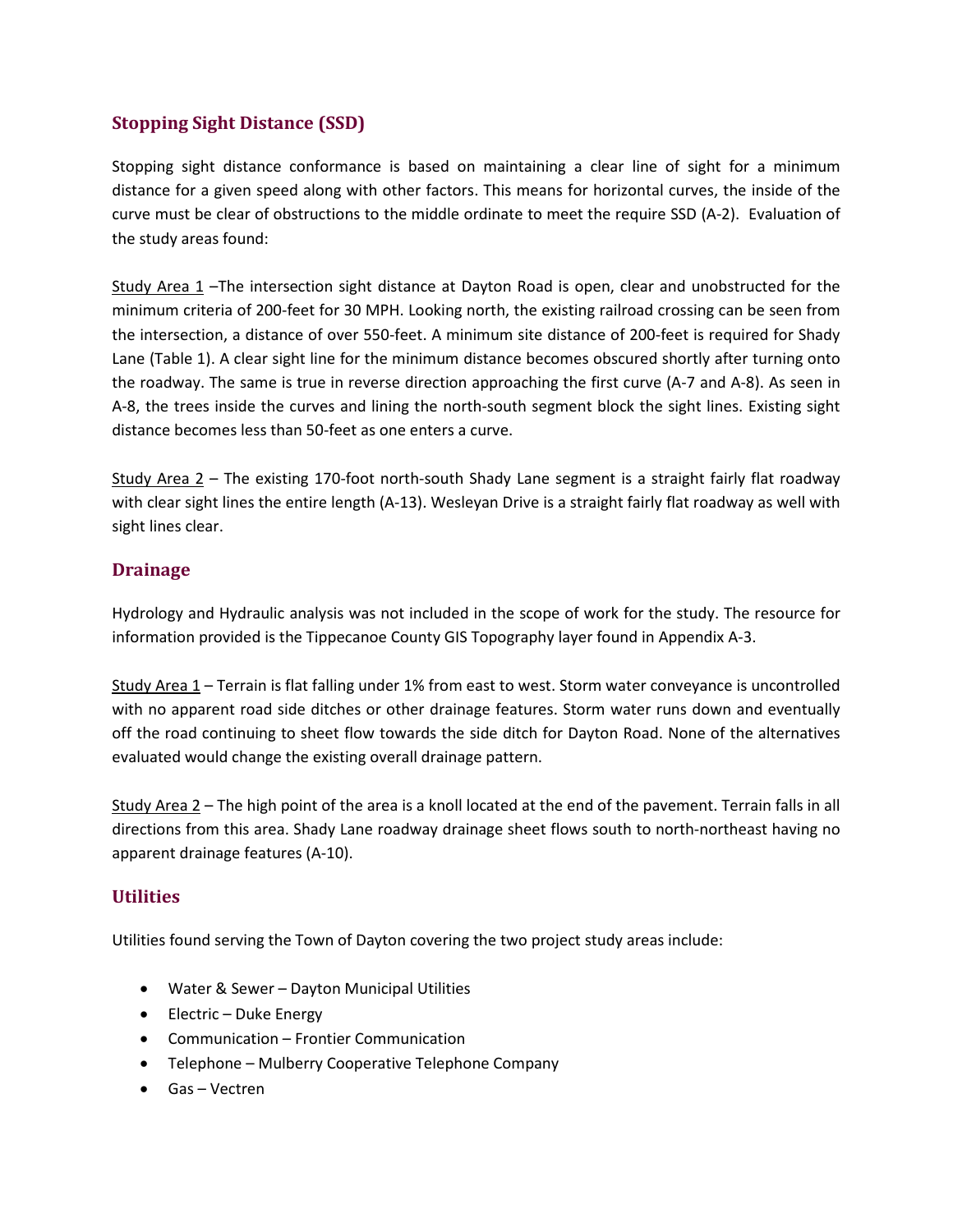Utility maps for Dayton Municipal Utilities, Duke Energy and Frontier Communication showing the approximate location of their facilities are found in Appendix A-16 through A-20. No information from the telephone or gas providers has been made available.

Study Area 1 – Water and sanitary sewer facilities exist within the existing roadway corridor. Water lines are shown outside the north and west pavement edge. Sanitary sewer runs under the north-south road segment. Along Dayton Road, the sewer runs outside the pavement on the east side.

Electric facilities exist within Study Area 1. Along Dayton Road, the lines run overhead on the east side.

Frontier communication facilities exist on the north side of Shady Lane going east beginning at the east edge of Study Area 1.

Study Area  $2$  – Water and sanitary sewer exists on the west side of the north-south road segment and terminate at the road's end. Water pipes shows outside the pavement while the sewer shows under.

Electric facilities exist with Study Area 2. Overhead lines run down the east side of Shady Lane to its end. An underground line extends from a ground mounted transformer northeasterly to the west side at the end of Shady Lane. Along Wesleyan Drive, electric is mounted on poles along the north side.

Frontier communication facilities exist along the east side of Shady Lane just a short distance past where the road turns south.

## **Preliminary Red Flag**

A preliminary red flag investigation found minimal concerns. No hazardous material sites were found that could impact the project. Mapped wetland areas are well outside study areas. There is one potentially-historic resource in the middle portion of Shady Lane (A-21). A "notable" Italianate-style house is located on the south side across from Railroad Street. "Notable" is the middle of *three* possible ratings and means the structure may or may not be eligible for the National Register of Historic Places. This house is outside both project study areas and likely outside any "Area of Potential Effect". Project areas are outside FEMA mapped floodplains (A-22). Bush Cemetery is located in Study Area 2 south and east at the end of Shady Lane (A-11, Picture 16).

## **Right-of-Way (RW)**

RW research in the context of this study shows for Study Area 1, the existing roadway falls within a 50-ft. public RW. One (1) parcel is impacted by both alternatives considered, a 4.06 acre grassy field with trees around the perimeter along the north and west sides of Shady Lane. For Study Area 2, public RW of 40 feet exists to the south end of the road. Two (2) parcels fall within the study area are impacted by both alternatives considered.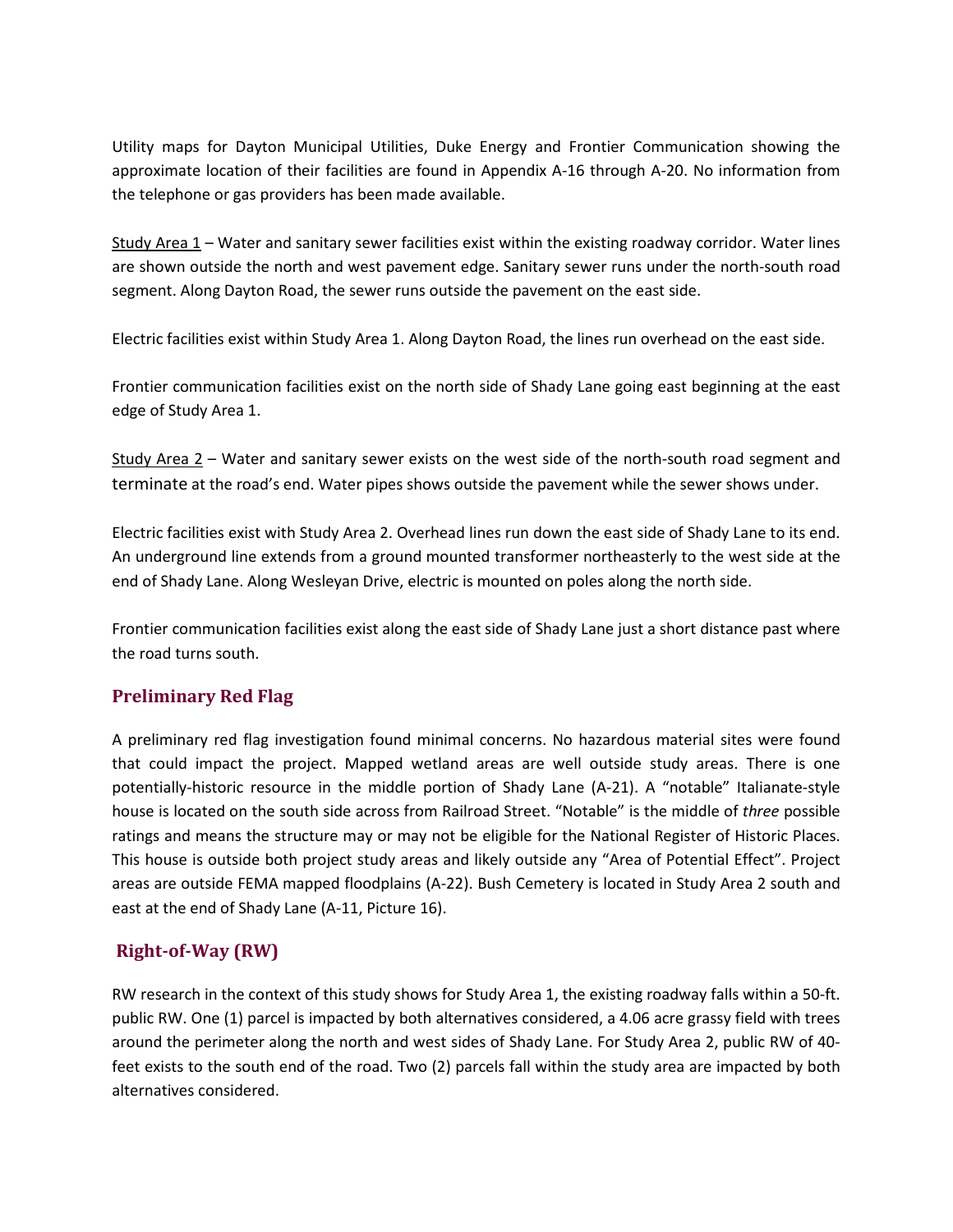## **DESIGN CRITERIA AND REVIEW**

Safety design criteria items are the same between the Tippecanoe County's Unified Subdivision Ordinance (USO) and the Tippecanoe County Highway Departments (TCHD) Standards. TCHD standards are shown in Table 1.

Table 1 below shows minimum design criteria for a new rural estates local residential subdivision road per the TCHD Standards and INDOT Geometric Design Criteria for Rural Local Roads (New construction or Reconstruction). The values from the rural estate subdivision local road typical road section from TCHD are shown. For improving existing roads, INDOT 3R Geometric Design Criteria for Rural Local Roads is shown.

| Design Standards                                                             | <b>Minimum</b><br>Width of<br>Right-of-<br>Way(ft) | <b>Minimum</b><br>Pavement<br>Width(ft) | <b>Minimum</b><br>Side Ditch<br>Width(ft) | <b>Minimum</b><br>Shoulder<br>Width(ft) | Maximum<br>Grade | Minimum<br>Radius of<br>Curve(ft) | Minimum<br>Length of<br>Tangent(ft) | Minimum<br>Sight<br>Distance(ft) | Minimum<br>Turn-<br>around(ft) |
|------------------------------------------------------------------------------|----------------------------------------------------|-----------------------------------------|-------------------------------------------|-----------------------------------------|------------------|-----------------------------------|-------------------------------------|----------------------------------|--------------------------------|
|                                                                              |                                                    |                                         |                                           | <b>New Construction</b>                 |                  |                                   |                                     |                                  |                                |
| <b>TCHD Rural Estates Local</b><br>Subdivision Road<br><b>Specifications</b> | 52                                                 | 20                                      | 12                                        | 4 (earth)                               | 7.5%             | 100                               | 100                                 | 200                              | 76                             |
| INDOT New Local Road As Needed                                               |                                                    | 20                                      | As Needed                                 | 2 (useable)                             | 7%               | 250                               | 100                                 | 200                              | ٠                              |
| Widening and Rehabilitation                                                  |                                                    |                                         |                                           |                                         |                  |                                   |                                     |                                  |                                |
| <b>TCHD Rural Estates Local</b><br>Subdivision Road<br><b>Specifications</b> | 52                                                 | 20                                      | 12                                        | 4 (earth)                               | 7.5%             | 100                               | 100                                 | 200                              | 76                             |
| <b>INDOT Local Road 3R</b>                                                   | Existing                                           | 18                                      | ٠                                         | 2 (useable)                             | 10%              | 200                               | 100                                 | 200                              | $\overline{\phantom{a}}$       |
|                                                                              |                                                    |                                         |                                           |                                         |                  |                                   |                                     |                                  |                                |
| Shady Lane - SA1                                                             |                                                    |                                         |                                           |                                         |                  |                                   |                                     |                                  |                                |
| Existing                                                                     | 50                                                 | 17                                      | ٠                                         | 2 (earth)                               | $0.4 - 0.5%$     | 40                                | 130                                 | < 50                             | ٠                              |
|                                                                              |                                                    |                                         |                                           |                                         |                  |                                   |                                     |                                  |                                |
| Shady Lane - SA2                                                             |                                                    |                                         |                                           |                                         |                  |                                   |                                     |                                  |                                |
| Existing                                                                     | 40                                                 | 18                                      | ٠                                         | 2 (earth)                               | 1.0%             | N/A                               | 170                                 | $>170*$                          | ٠                              |
| Regulated Speed: 30 MPH                                                      |                                                    |                                         |                                           |                                         |                  |                                   |                                     | *Full length of existing road    |                                |

Table 1 Design Criteria Comparison

A minimum obstruction free zone of 6-feet plus a 2-foot minimum shoulder is required when widening or rehabilitating an existing road of this classification.

Study Area 1 – Comparing design criteria with existing conditions found the values highlighted in yellow in Table 1 not meeting minimum criteria in either of the design standard documents. These include pavement width, curve radius and sight distance.

Study Area 2 – Evaluation of the north-south segment of Shady Lane was used to determine existing design criteria conformance. All design criteria other than the minimum RW is met.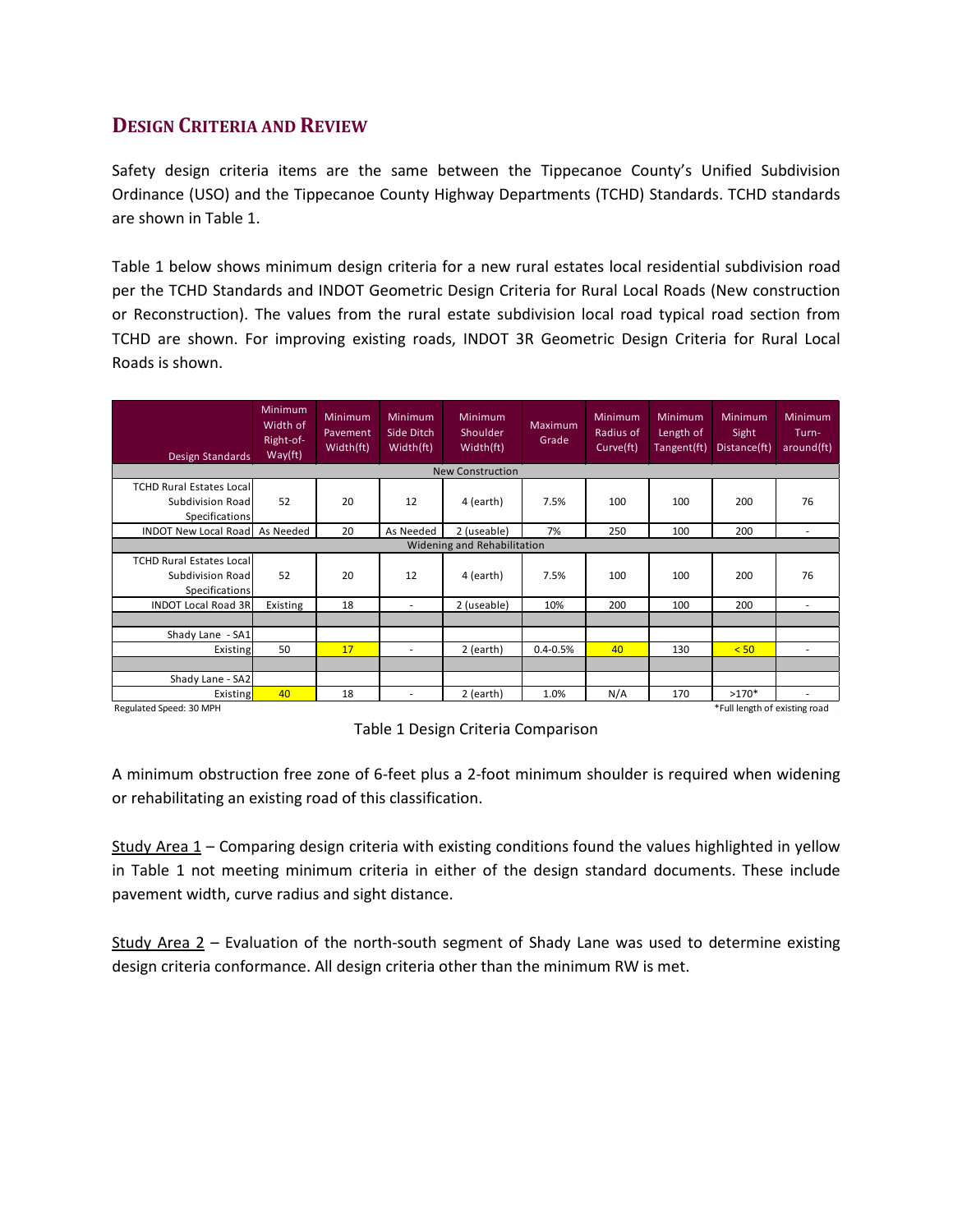## **ALTERNATIVE ANALYSIS**

Table 1 minimum design criteria are used in evaluation of improvement alternatives. Improvements confined to existing pavement edges would follow local maintenance practices. Per the scope of work, alternatives considered for Study Area 1 include no geometric improvements, next maintenance treatment; widening the existing road to current standards; and realign the road with a new access to Dayton Road. For Study Area 2, alternatives include adding a cul-de-sac at each existing road terminus; and extending Shady Lane to Wesleyan Road with a new road connection.

Included in this report is an additional scope of work item to provide a cost estimate for a new water line connection between the existing facilities on Shady Lane and Wesleyan Drive. Alternative 3.0 further details this option.

#### **1. SHADY LANE TO DAYTON ROAD CONNECTION – STUDY AREA 1**

#### **ALTERNATE 1.1: No Geometric Improvements, Next Maintenance Treatment**

This alternate provides preventive maintenance to the 250-feet north-south segment of existing pavement to restore the pavement. This includes full depth patching areas of structural failure along with milling and replacing 1.5-inches of asphalt surface the full road width of the entire segment.

#### **ALTERNATE 1.2: Widen Existing Road to Meet Minimum Standards (A-23)**

To meet minimum standards and maintain the existing intersection with Dayton Road is an approximately 365-foot new section of road from the north curve southwesterly to Shady Lane fitting both ends with a minimum 100-foot radius. This alternative stays within the applicable criteria for a 3R local road rehabilitation project. The rural estates standards call for a 20-foot wide pavement section with 4-foot earth shoulders, a 12-foot width for ditches in 52-feet of RW. An 8-foot obstruction free zone would be clear of trees or other obstacles. Sight distance requirements will be met inside the two horizontal curves.

The pavement structural section includes 1.5-inches asphalt surface over 4.5-inches asphalt base over 12-inches for compacted aggregate base. Pavement sections no longer in use are removed. Disturbed areas are graded and grass planted.

RW acquisition from one (1) parcel is identified. A 52-foot RW width per standards for the realigned portion of Shady Lane is proposed for a total of 0.28 acres.

Dayton Municipal Utilities are the only known utility within proposed improvements. Impacts should be limited to pipe encasements and casting adjustments.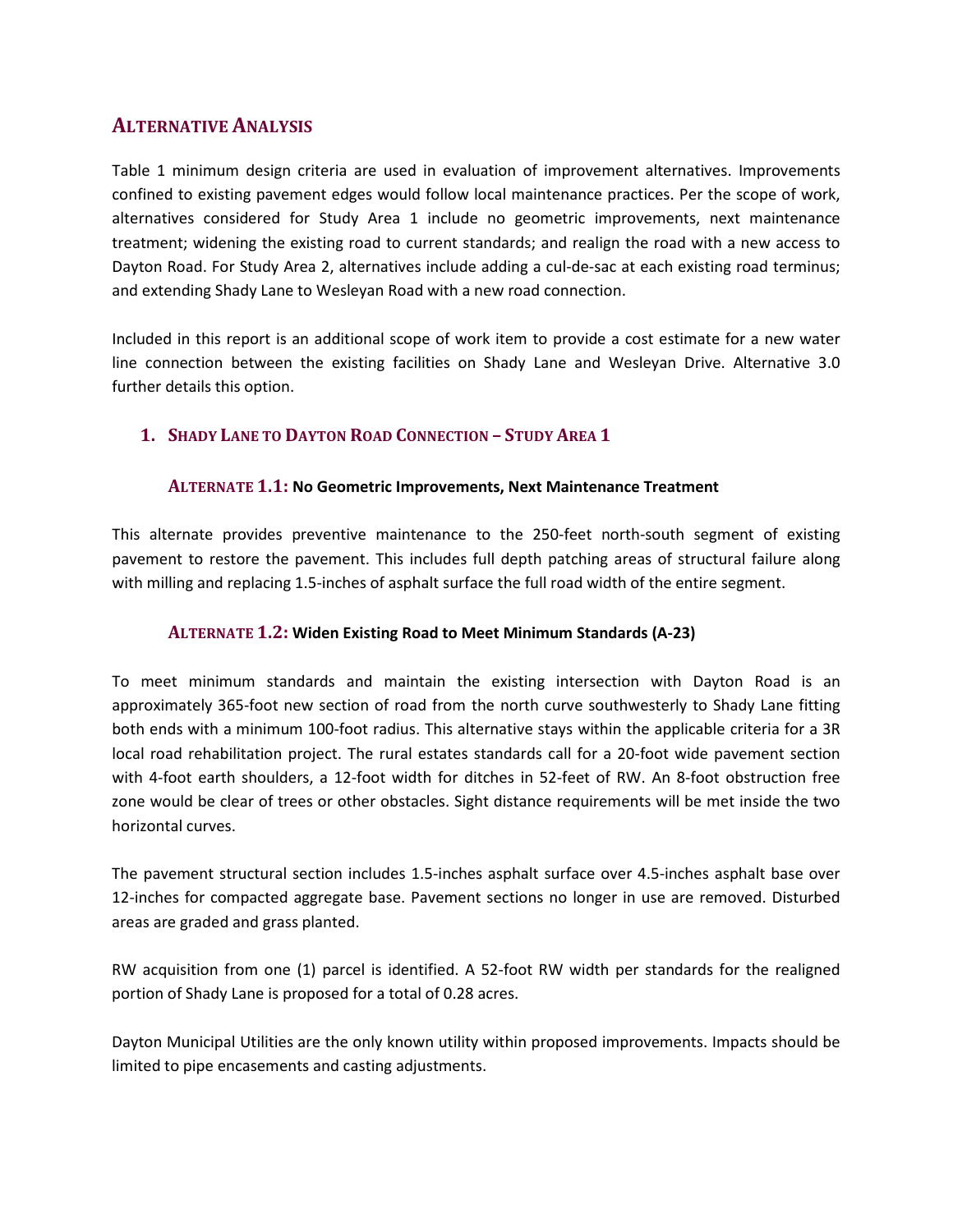#### **ALTERNATE 1.3: Relocate Intersection and Road Approach – Eliminate Curves (A-24)**

This alternative eliminates the existing road from the intersection with Dayton Road through the second curve. A new access with Dayton Road aligns across from Liberty Farms Minor Subdivision. The approximately 450-foot long new road extends east to intersect Shady Lane at the northern curve for a continuous east-west alignment.

TCHD rural estate subdivision local road criteria shown in Table 1 are applicable. The values are used in exhibits and for cost estimating purposes. The new pavement section consists of 20-foot wide asphalt pavement with 4-foot wide earth shoulders; a 12-foot minimum side ditch width; a 10-foot obstruction free zone provided; and a minimum RW width of 52-feet. The pavement structural section is the same as detailed in Alternative 1.2. Pavement sections no longer in use are removed. Disturbed areas are graded, grass planted and fertilized.

RW acquisition from one (1) parcel is identified. A 52-foot RW width following standards up to Dayton Road RW is proposed for a total of 0.39-acres.

A Duke Energy utility pole is located in the vicinity of the southeast corner of the proposed new approach to Dayton Road. Design adjustments should find a way to avoid utility pole relocation. Additional utility coordination is necessary to understand the specific details of each utility located in realignment considerations. Preliminary conclusions indicate impacts to existing utilities can be avoided without added cost to the alternative.

## **2. SHADY LANE TO WESLEYAN DRIVE CONNECTION – STUDY AREA 2**

#### **ALTERNATE 2.1: Cul-de-sac Dead End Roads (A-25)**

This alternative adds offset 38-foot radius cul-de-sacs, large enough for school buses to turn around, at each end of Shady Lane and Wesleyan Road. The pavement thickness and shoulder section for both is the same as described in Alternative 1.2.

For Shady Lane, improvements include connecting two drive approaches to the new cul-de-sac. No utility impacts are anticipated.

At Wesleyan Road, other features are the same as the Shady Lane cul-de-sac with two (2) existing drive approaches to connect.

Dayton Municipal Utilities water line will require adjustments. Extension to the outer edge of the new cul-de-sac and relocating a fire hydrant is anticipated and new service connection provided to two (2) parcels. If pipe cover requirements can't be met, the water line is relocated to outside the cul-de-sac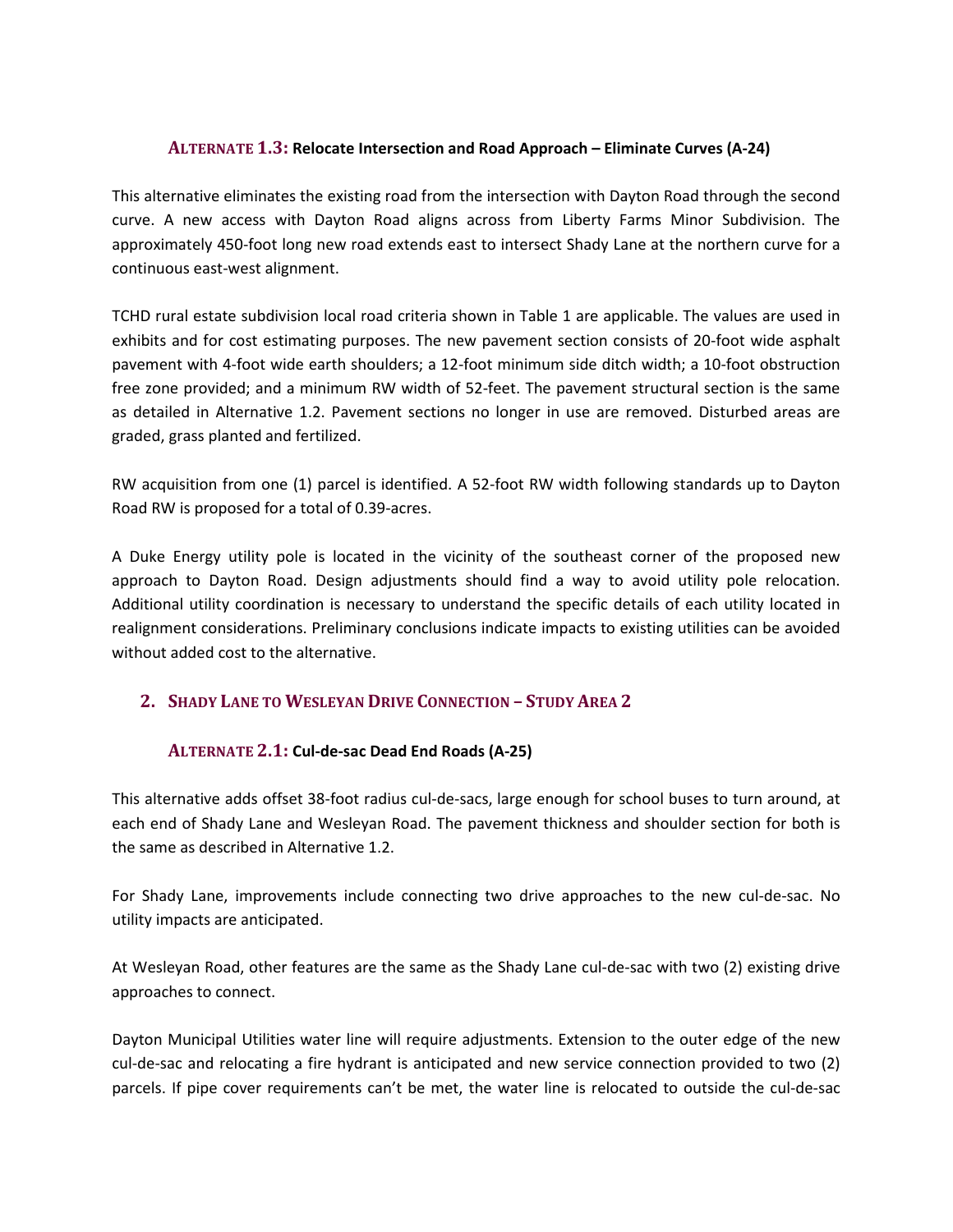pavement. Service reconnections to as many as three (3) parcels are possible for electric service. Relocation of all other service connections is anticipated for two (2) parcels. The lone exception is sanitary sewer.

RW acquisition is necessary from one (1) parcel. The initial layout uses a 52-foot RW width, around each cul-de-sac 0.20 acres of RW for the Shady Lane cul-de-sac and another 0.08 acre for Wesleyan Drive are approximated for total of 0.28 acres are necessary.

### **ALTERNATE 2.2: Connect Existing Streets (A-26)**

This alternative provides an approximately 454-foot long new road connection meeting new local rural road construction requirements. TCHD rural estate subdivision road criteria shown in Table 1 are applicable and most cost effective. The values are used in exhibits and for cost estimating purposes. The same pavement section as described in Alternative 1.2 is used for this street connection. The new road segment includes a horizontal curve meeting the 200-foot minimum requirement and new drive approaches to new pavement.

Utility impacts expected are the same as mentioned in Alternate 2.2

New 52-foot minimum RW is typical but adjustments along the south and east side should be considered to reduce amount of RW to acquire and trees removed from the eastern parcel. Additional RW from the same two (2) parcels as the Shady Lane cul-de-sac shown in the initial layout is estimated at 0.42 acres.

## **3. WATER MAIN LOOP CONNECTION**

This alternative (A-27) is independent of the other alternatives as it is unrelated to transportation and the existing road network. It provides a new water line connecting the existing water lines terminating at the end of each street. Existing water line pipe sizes have not been confirmed, but are assumed to be 8-inch diameter ductile iron pipe. Approximately 380-ft. of new pipe and a water valve is estimated.

For Alternative 2.1, the utility easement falls between new RW for the cul-de-sacs. The water line for Alternative 2.2 is proposed on the west side of the new road connection outside the edge of pavement within the acquired RW.

For this report, the cost estimate provided assumes the waterline connection is a stand-alone project. A 15-foot wide utility easement from Shady Lane RW to Wesleyan Drive RW for approximately 380-feet is factored in.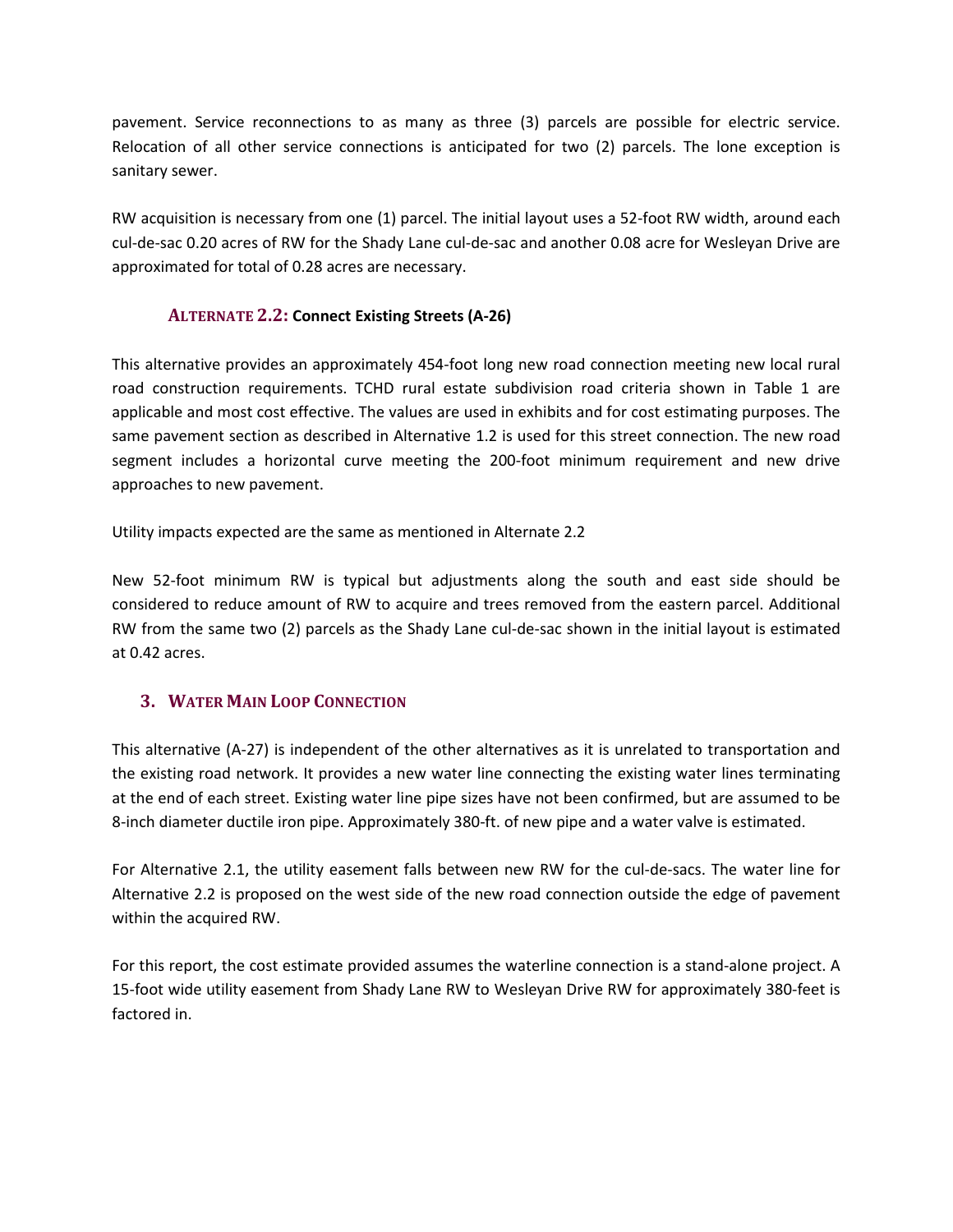## **COST ESTIMATE**

The construction cost estimates consider major pay items and a contingency for other miscellaneous items. A summary of estimated project costs are in Table 2 below:

| <b>Item Description</b> | <b>STUDY AREA 1</b><br>Altern. 1.1 Next<br>Maintenance<br><b>Treatment</b> | <b>STUDY AREA 1</b><br><b>Alternate 1.2</b><br><b>Widen Existing</b> | <b>STUDY AREA 1</b><br><b>Alternate 1.3</b><br><b>New Connection</b> | <b>STUDY AREA 2</b><br>Alternate 2.1<br>Cul-de-sac | <b>STUDY AREA 2</b><br><b>Alternate 2.2</b><br><b>Connection</b> | <b>Water Line</b><br><b>Connection</b><br><b>Standalone</b> |
|-------------------------|----------------------------------------------------------------------------|----------------------------------------------------------------------|----------------------------------------------------------------------|----------------------------------------------------|------------------------------------------------------------------|-------------------------------------------------------------|
| Engineering             |                                                                            | \$18,000                                                             | \$18,000                                                             | \$18,000                                           | \$18,000                                                         | \$8,000                                                     |
| Right-of-Way            |                                                                            | \$9,000                                                              | \$13,000                                                             | \$9,000                                            | \$15,000                                                         | \$4,000                                                     |
| Construction            | \$7,000                                                                    | \$70,000                                                             | \$108,000                                                            | \$86,000                                           | \$76,000                                                         | \$48,000                                                    |
| <b>Project Total</b>    | \$7,000                                                                    | \$97,000                                                             | \$139,000                                                            | \$113,000                                          | \$109,000                                                        | \$60,000                                                    |

Table 2: Cost Estimate Summary. See cost estimates in Appendices A-28 thru A-33.

Reviewing Study Area 1 estimates, Alternate 1.1 is the lowest cost alternative and will upgrade the deteriorated pavement section. The underlying problems causing accelerated pavement deterioration are expected to continue.

## **RIGHT-OF-WAY SUMMARY**

Proposed right-of-way requirements presented in this Preliminary Engineers Report are approximate, developed using limited information available in the context of this study. More refined right-of-way limits are generated should a project go forward for development.

| RIGHT-OF-WAY SUMMARY |                                     |                                   |                                          |                                      |                                           |                                          |  |
|----------------------|-------------------------------------|-----------------------------------|------------------------------------------|--------------------------------------|-------------------------------------------|------------------------------------------|--|
| Parcel Key #         | Property Owner                      | <b>Existing Parcel</b><br>(acres) | Alternative 1.1<br><b>Widen Existing</b> | Alternative 1.2<br><b>New Access</b> |                                           |                                          |  |
|                      |                                     |                                   | Proposed RW<br>(acres)                   | Proposed RW<br>(acres)               |                                           |                                          |  |
| 154081000029         | Koehler Ronald D<br>Marsh Cindy Kay | 4.06                              | 0.28                                     | 0.39                                 |                                           |                                          |  |
|                      |                                     |                                   |                                          |                                      |                                           |                                          |  |
|                      |                                     |                                   |                                          |                                      |                                           |                                          |  |
|                      |                                     |                                   |                                          | Alternative 2.1                      | Alternative 2.2<br><b>Road Connection</b> | Alternative 3<br><b>Water Connection</b> |  |
|                      |                                     |                                   | Shady Lane C-d-S                         | Wesleyan C-d-S                       |                                           |                                          |  |
|                      |                                     |                                   | Proposed RW<br>(acres)                   | Proposed RW<br>(acres)               | Proposed RW<br>(acres)                    | Proposed<br>Easement                     |  |
| 154082000072         | Koehler Ronald D<br>Marsh Cindy Kay | 4.63                              | 0.20                                     | 0.08                                 | 0.38                                      | 15' X 330'                               |  |

Table 3: Right-of-Way Summary

Alternate 1.3 essentially splits the existing 4.06 acre parcel into two parts. The northern part becomes approximately 2.50 acres while the southern part becomes approximately 1.17 acres. Alternative 3 is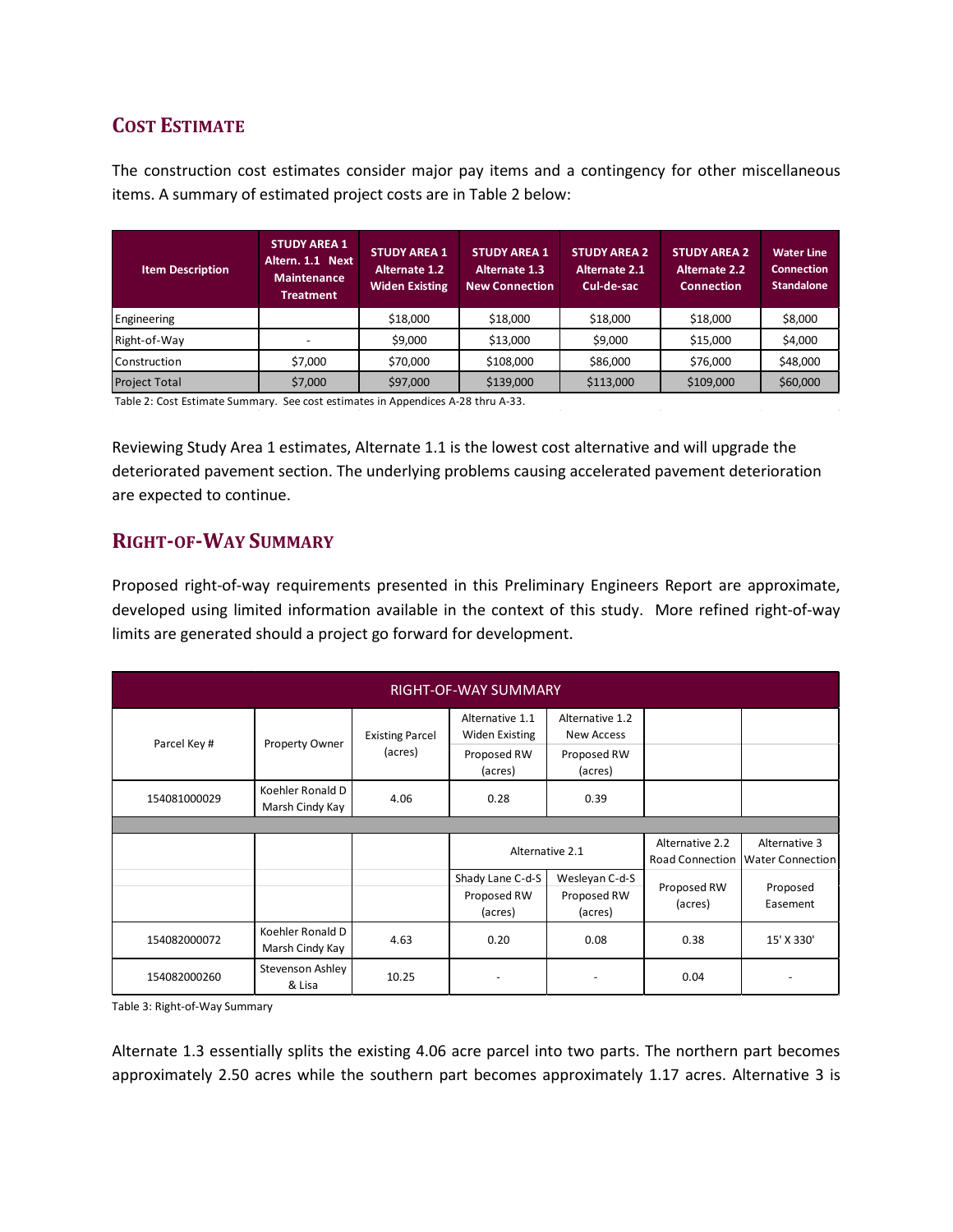presented showing a new utility easement to acquire. An easement would not be required with Alternate 2.3 since the water line falls within new RW for the road extension.

### **CONCLUSIONS AND RECOMMENDATIONS**

#### Study Area 1

Alternate 1.1 – No geometric improvement; next maintenance treatment alternative will not address the poor road geometrics or inadequate sight distance approaching and through the reverse curves. It **does not satisfy the purpose** of the project to improve safety, operational deficiencies and serviceability.

Alternate 1.2 – Widening the existing road alternative to minimum standards fully **satisfies the purpose** and addresses the needs. Sight lines would be free of obstructions and vehicles are able to comfortably pass each other safely. Vehicles with larger turning paths will be able to navigate the curves without leaving the pavement.

Alternate 1.3 – A new connection to Dayton Road alternative also **satisfies the purpose** and addresses the needs. Like Alternate 1.2, clear sight lines would be established. The 4-foot earth shoulder and ditch width will be clear of obstructions. The proposed intersection with Dayton Road is level giving ample intersection sight distance.

Both Alternate 1.2 and 1.3 satisfy the purpose and need; however, **Alternate 1.2 is recommended** between the two alternates for the following reasons:

- It is the lowest cost alternative that satisfies the purpose and need.
- The established intersection with Dayton Road remains unchanged. The look and feel at the subdivision entrance and approach is not lost. The mature landscaping can't be replicated at a new entrance.
- A curvy entrance road theme is maintained for the subdivision.
- Alternative 1.3 essentially splits the existing 4.06-acre unimproved vacant property in half limiting land use opportunities; whereas, Alternative 1.2 crosses a corner of the parcel.
- There is less of a land disturbance during construction.
- It requires the least amount of new RW.

Additional Considerations:

• For Alternative 1.1, accelerated pavement deterioration within the curves can be attributed to poor drainage. Pavement has difficult time drying out regularly as the tree canopies block the sun and during winter months, holds moisture during freeze-thaw cycles.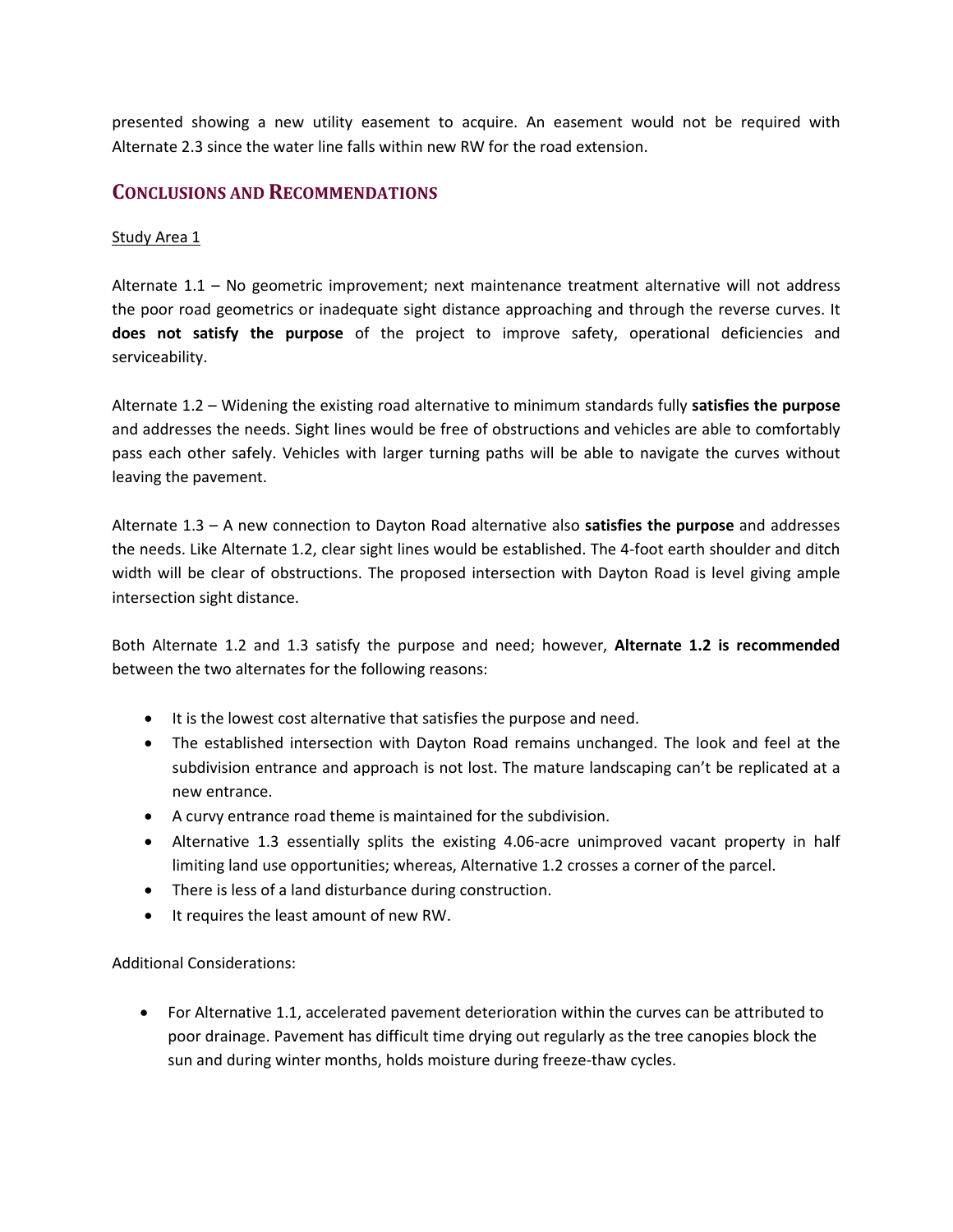- Alternate 1.1 is by far the lowest cost alternative and will upgrade the deteriorated pavement section to like new condition. The underlying problems causing accelerated pavement deterioration are not fixed with this option.
- For Alternative 1.2, 3R Design Standards allow of design exceptions for non-conforming design criteria. Design exceptions for pavement width, sight distance and obstruction free zone width, if validated, would allow options to improve the existing corridor without having to meet these minimum standards.
	- o A crash analysis was not part of the scope of work in preparing this Preliminary Engineers Report. No crash evidence was found at the initial assessment field check and local authority has no recollection of any crashes.
	- o Impacts to existing trees are minimized
	- o Project cost is reduced
- Offering existing RW no longer serving a public purpose for new RW needed for the improvements could help defray the cost of new RW

#### Study Area 2

Alternate 2.1 – The cul-de-sac option at both dead end roads **only partly satisfies the purpose**. Operational improvements result by adding turn around capabilities, so improving these deficiencies are achieved. One can say safety is improved by providing a means to avoid large vehicles backing down the street; however, emergency responders still only have one entrance to use. Connectivity is still not provided with access still limited to one entrance.

Alternate 2.2 – Connecting existing streets **satisfies the purpose**. Subdivision access to Dayton Road would be served by two access locations allowing continued access to properties should a blockage occur. The need for vehicles to turn around is eliminated with a connected street. Safety is improved when potential blockages are eliminated, large vehicles are continuing forward and emergency responders have two directions to enter from.

Alternate 3 – The only way to satisfy the secondary purpose of the project is to provide a water line connection between the two dead end lines. This alternative can be installed as a stand-alone project or included another improvement alternative. Water supply circulation and water quality of the service area is significantly improved. Water pressure needed for firefighting is greatly improved.

Only Alternate 2.2 fully satisfies the purpose and addresses the needs. The cost for this alternative is around \$10,000 less than the cost for two (2) cul-de-sacs and gains connectivity. The reduced cost is mostly due to less pavement area for the alternative. As such, **Alternate 2.2 is the recommended** alternative for Study Area 2.